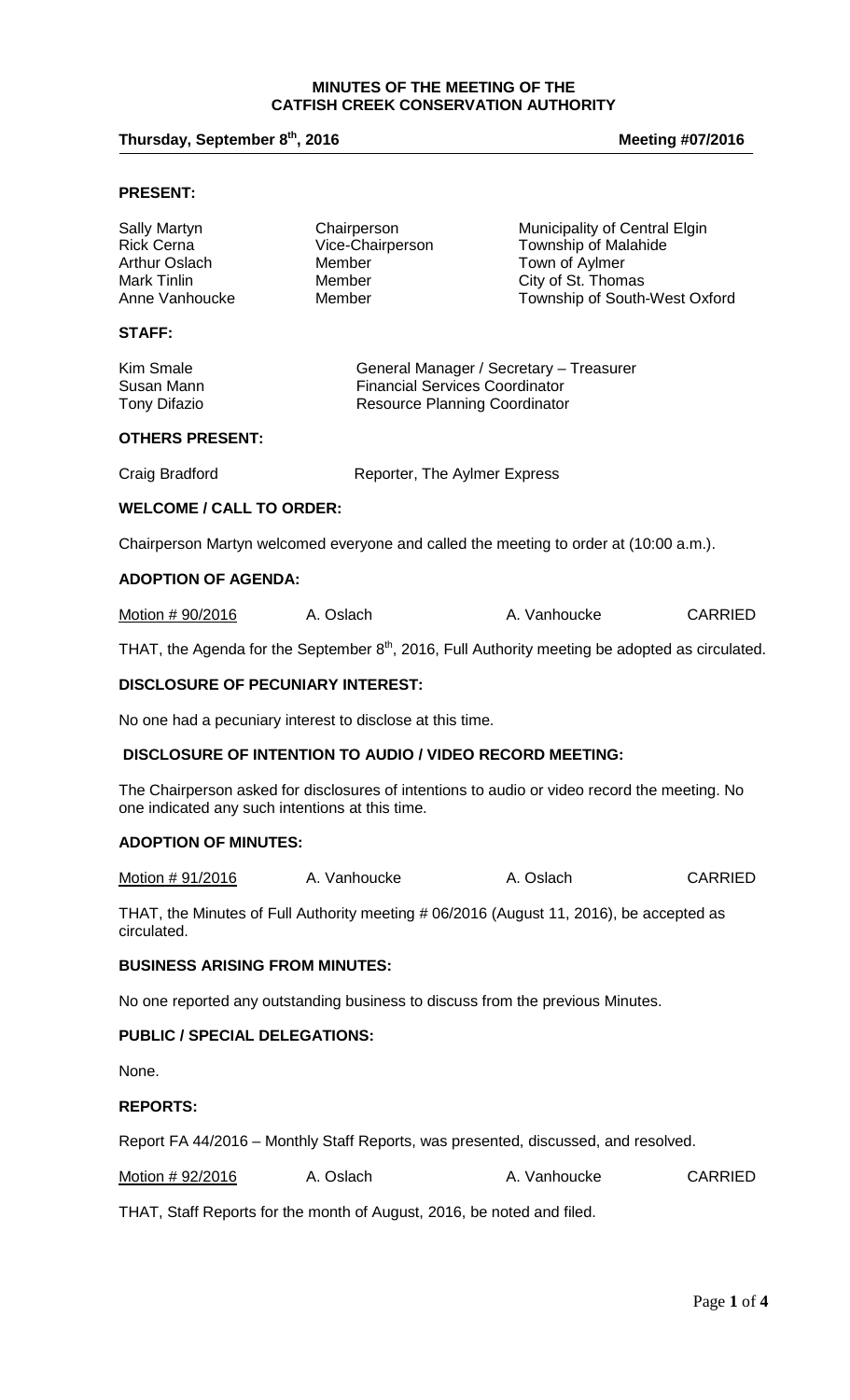| discussed, and resolved.                         | Report FA 45/2016 – August Summary of Revenue and Expenditures, was presented,                                                                                                                                                                                                                |              |                |
|--------------------------------------------------|-----------------------------------------------------------------------------------------------------------------------------------------------------------------------------------------------------------------------------------------------------------------------------------------------|--------------|----------------|
| Motion # 93/2016                                 | M. Tinlin                                                                                                                                                                                                                                                                                     | A. Vanhoucke | <b>CARRIED</b> |
| THAT, Report FA 45/2016, be noted and filed.     |                                                                                                                                                                                                                                                                                               |              |                |
|                                                  | Report FA 46/2016 – Accounts Payable, was presented, discussed, and resolved.                                                                                                                                                                                                                 |              |                |
| to the bottom of Report FA 46/2016, for payment. | The Financial Services Coordinator noted that Cheque Numbers 26756-26772 had been added                                                                                                                                                                                                       |              |                |
| Motion # 94/2016                                 | A. Vanhoucke                                                                                                                                                                                                                                                                                  | A. Oslach    | <b>CARRIED</b> |
| FA 46/2016.                                      | THAT, Accounts Payable totaling \$56,986.08, be approved for payment as amended in Report                                                                                                                                                                                                     |              |                |
|                                                  | Report FA 47/2016 – Monthly Plan Review, was presented, discussed, and resolved.                                                                                                                                                                                                              |              |                |
| Motion # 95/2016                                 | M. Tinlin                                                                                                                                                                                                                                                                                     | A. Vanhoucke | <b>CARRIED</b> |
| and August, 2016.                                | THAT, the Full Authority approve the Monthly Plan Review Report for the months of June, July                                                                                                                                                                                                  |              |                |
|                                                  | Report FA 48/2016 – Property Tax Comparison, was presented, discussed, and resolved.                                                                                                                                                                                                          |              |                |
| Motion # 96/2016                                 | A. Oslach                                                                                                                                                                                                                                                                                     | A. Vanhoucke | <b>CARRIED</b> |
|                                                  | THAT, Report FA 48/2016 be received as information at this time.                                                                                                                                                                                                                              |              |                |
|                                                  | Report FA 49/2016 - A.D. Latornell Symposium, was presented, discussed, and resolved.                                                                                                                                                                                                         |              |                |
|                                                  | Member Tinlin expressed an interest in attending the Symposium.                                                                                                                                                                                                                               |              |                |
| Motion #97/2016                                  | M. Tinlin                                                                                                                                                                                                                                                                                     | A. Oslach    | <b>CARRIED</b> |
|                                                  | THAT, the Full Authority authorize one (1) delegate to attend the 23 <sup>rd</sup> Annual A.D. Latornell<br>Conservation Symposium on November 15-17, 2016.                                                                                                                                   |              |                |
| resolved.                                        | Report FA 50/2016 – Designation of Conservation Land, was presented, discussed, and                                                                                                                                                                                                           |              |                |
| Motion # 98/2016                                 | M. Tinlin                                                                                                                                                                                                                                                                                     | A. Vanhoucke | <b>CARRIED</b> |
| Conservation Land Tax Incentive Program.         | THAT, the Full Authority acknowledge receipt of the correspondence from the Ministry of<br>Natural Resources and Forestry dated August 12 <sup>th</sup> , 2016, approving the outstanding Community<br>Conservation Land applications from the Catfish Creek Conservation Authority under the |              |                |
| and resolved.                                    | Report FA 51/2016 – Ontario 150 Community Celebration Program, was presented, discussed,                                                                                                                                                                                                      |              |                |

| Motion # 99/2016<br>M. Tinlin | A. Oslach | <b>CARRIED</b> |
|-------------------------------|-----------|----------------|
|-------------------------------|-----------|----------------|

THAT, the Catfish Creek Conservation Authority apply to the Ontario 150 Community Celebration Program for funding under the Community Celebration and the Community Capitol Programs.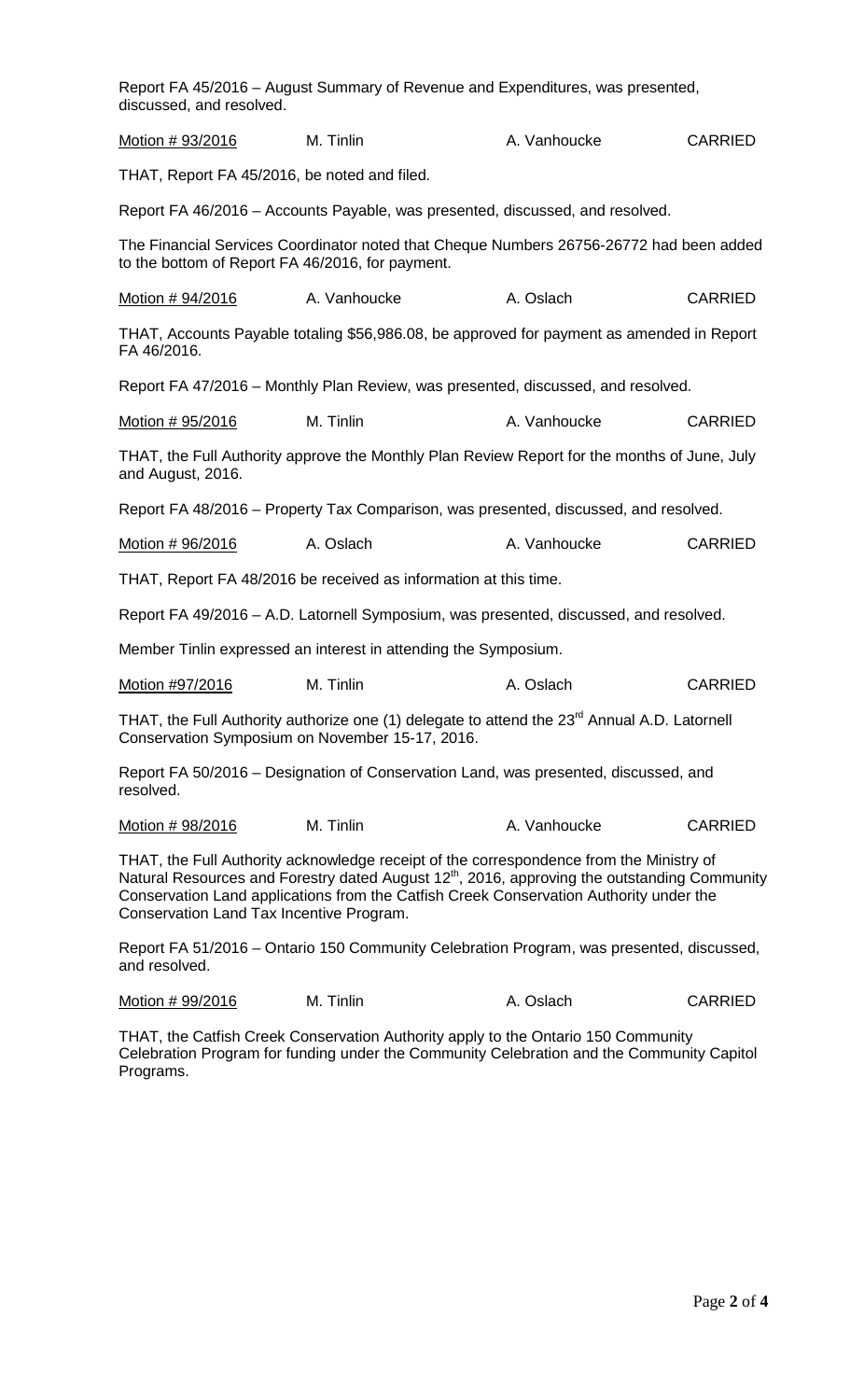## **GENERAL MANAGER / SECRETARY-TREASURER'S REPORT:**

a) Youth Engagement Project:

YWCA St. Thomas – Elgin has placed two (2) individuals at the CCCA for 24-30 hours per week for 22 weeks under the Youth Engagement Project. This Service Canada program is specifically designed to assist young adults (ages 15-30) in transitioning to the workforce, and / or returning to school. The work experience started on September  $6<sup>th</sup>$  and ends during the last week of January, 2017.

b) Ontario Job Creation Partnerships Program:

The CCCA has received approval through the Ministry of Advanced Education and Skills Development to hire four (4) Lands and Water Technicians for 30 weeks under the Ontario Job Creation Partnerships Program. Applicants must have established a claim for Employment Insurance benefits or their Employment Insurance benefit period ended within the past three (3) years. Work placements start on October  $3<sup>rd</sup>$ , 2016 and conclude on April 30<sup>th</sup>, 2017. Funding for the project will total approximately \$76,000.00 for wages and support costs.

c) Steelway Building Systems 40<sup>th</sup> Anniversary:

The General Manager / Secretary-Treasurer informed the members that the CCCA received an invitation from our neighbours at Steelway Building Systems to attend their 40<sup>th</sup> Anniversary Open House on Thursday September 15<sup>th</sup>, 2016. The Official Ceremony at the Springwater Facility will start at 2:00 p.m.

# **UNFINISHED BUSINESS:**

None.

# **CHAIRPERSON'S / BOARD MEMBER'S REPORT:**

- Chairperson Martyn asked whether the vandalism at the Poplar Hill Campground Washroom was still occurring. Staff replied that the problem seems to have subsided since the initial incident.
- Member Tinlin suggested that the Board should consider having a discussion on succession planning at a future meeting.

# **NOTICE OF MOTIONS / NEW BUSINESS:**

None.

# **CORRESPONDENCE:**

- a) Not Copied:
	- Correspondence Register for August, 2016.
- b) Copied:
	- Conservation Ontario a copy of the comments submitted by the Association of Municipalities of Ontario to the Minister of Natural Resources and Forestry regarding the Conservation Authorities Act Review.

Motion # 100/2016 A. Oslach A. Vanhoucke CARRIED

THAT, the Copied Correspondence and the Correspondence Register for August, 2016, be noted and filed.